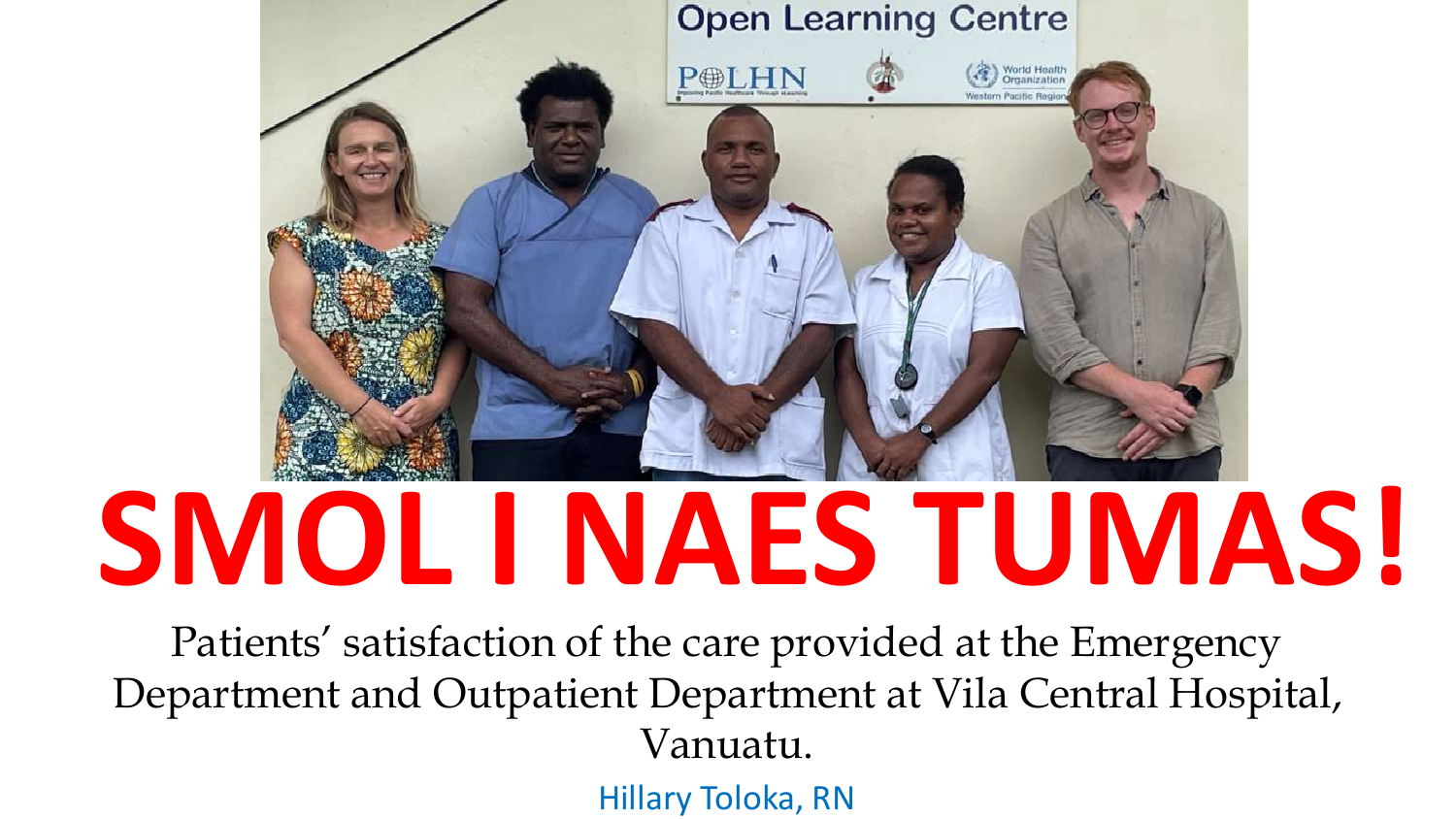# **Background**

Vila Central Hospital

- National referral hospital
- Busiest ED and OPD in the country
- Collectively seeing 150 patients a day.

Measuring quality in healthcare has become a growing concern due to an increasing focus on delivering patient centred care.

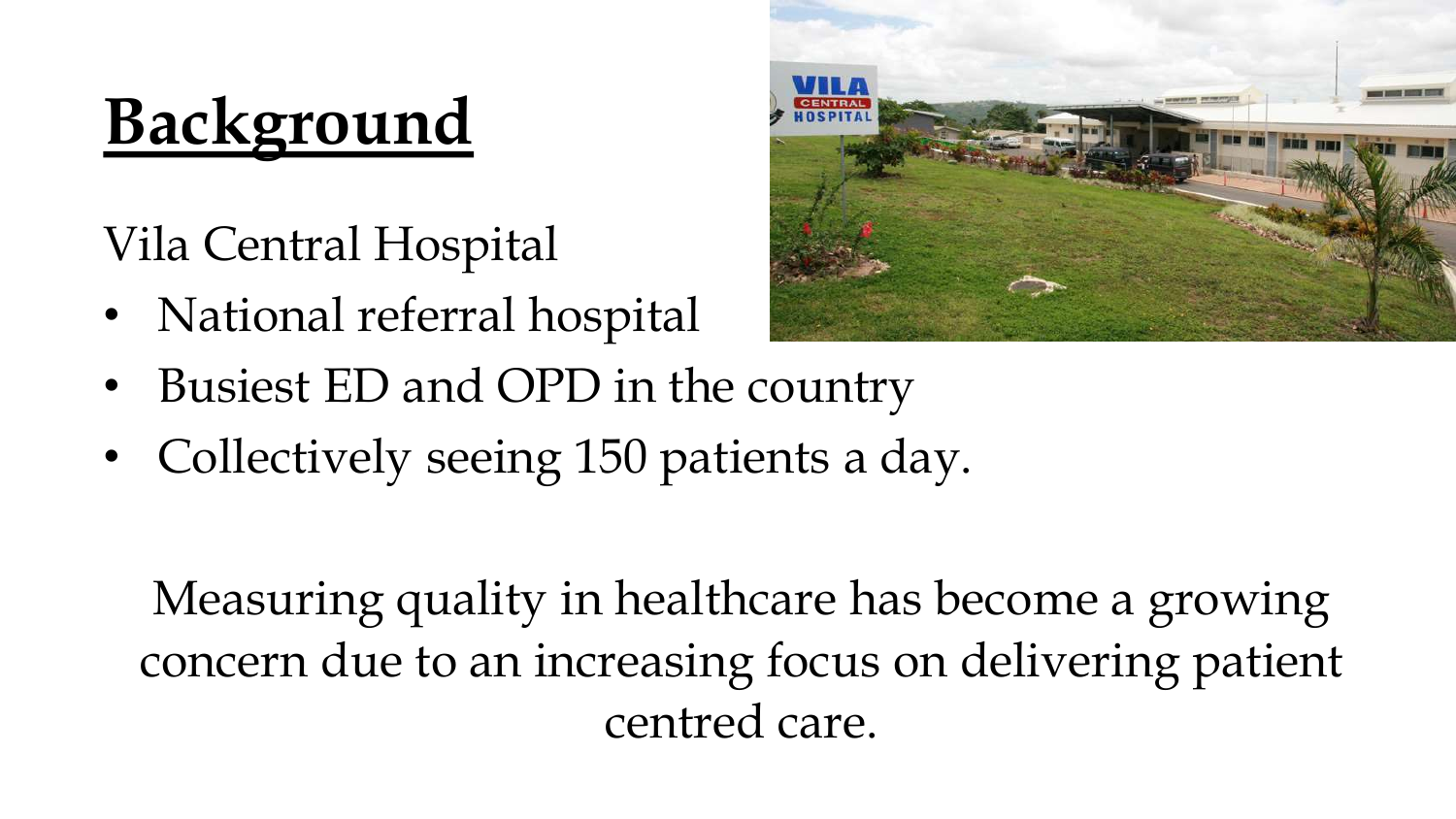## **Aim**

- Identify aspects of their care patients are satisfied with
- Highlight if there were any areas for improvement

We wanted to hear from the patients, about the health care services provided at the VCH ED and GOPD.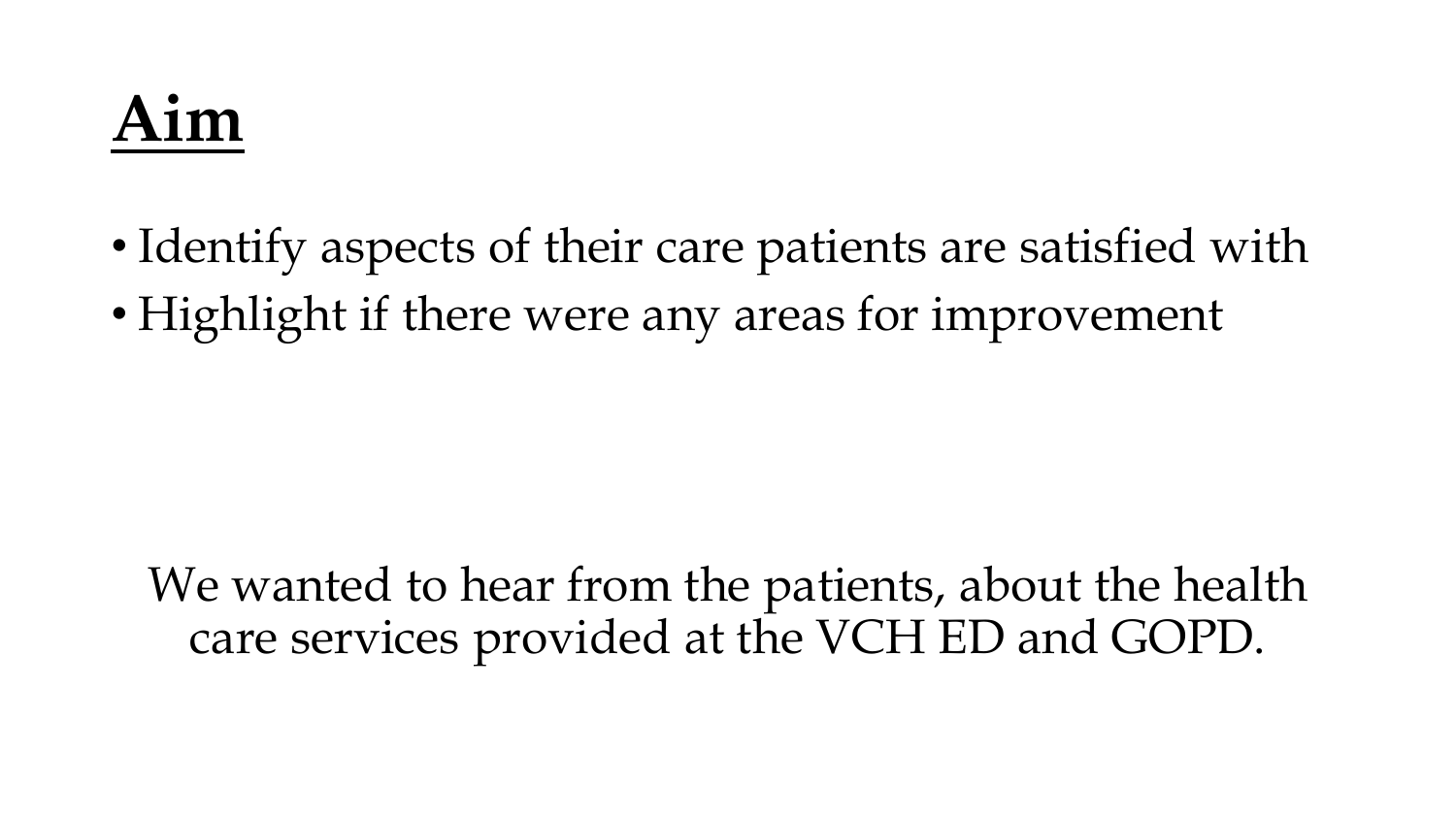# **Methodology**

- Quantitative design
- Semi-structured questionnaire based on the Patient Satisfaction Questionnaire
- Vanuatu specific questions added
- Translated from English into Bislama and French
- Ethics approval VCH Management
- Pre-tested on Student Nurses, Porters and Filing Clerks
- Informed consent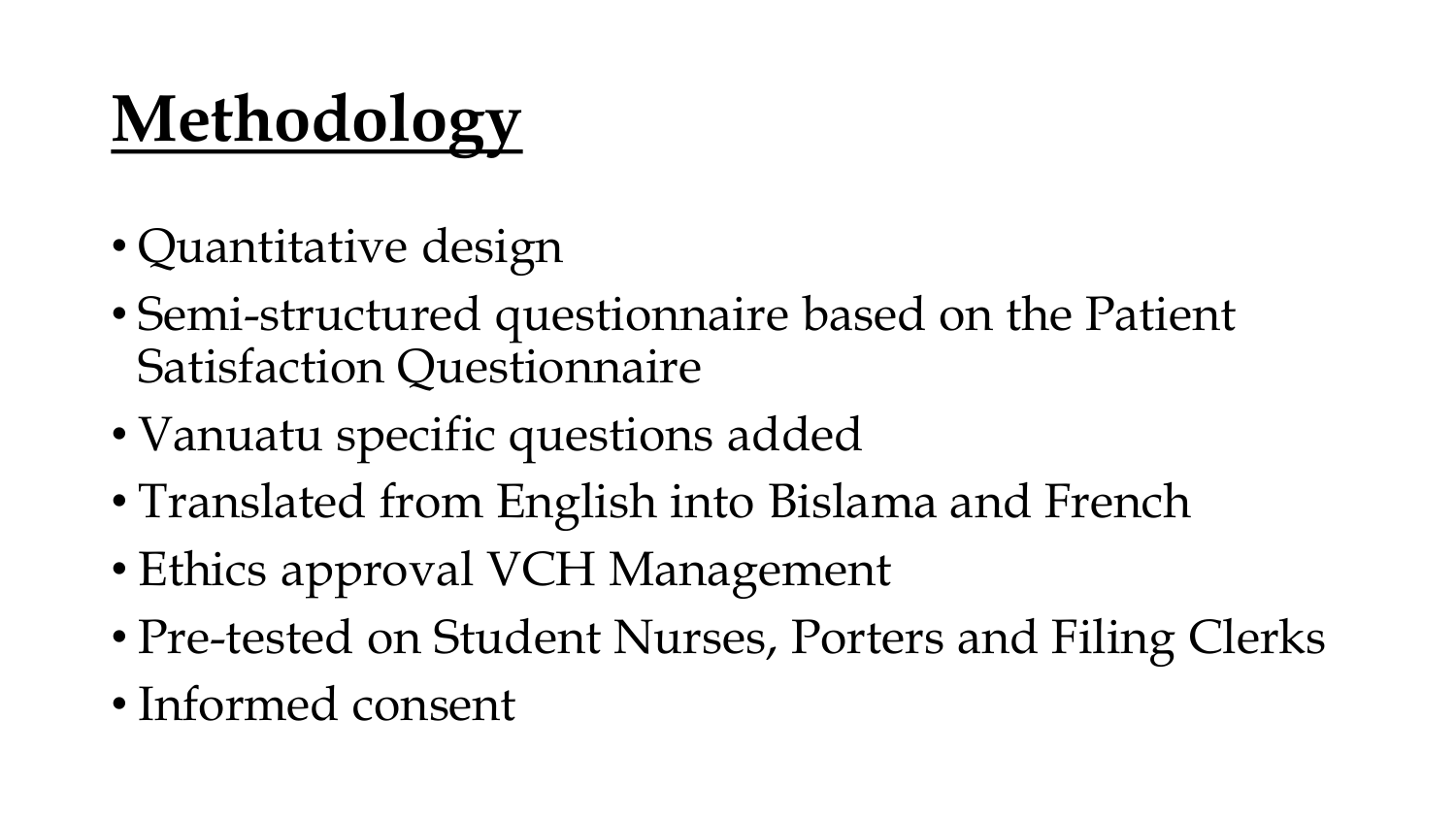# **Methodology: Patient Satisfaction Survey**

- Data variables included;
	- Demographics
	- Presentation logistics
	- Clinic attended
- Multiple choice responses Five point Likert scale
- Subcategories General satisfaction, technical quality, interpersonal manner, communication, financial aspects, time spent with a doctor, accessibility and convenience
- One question provided option for free text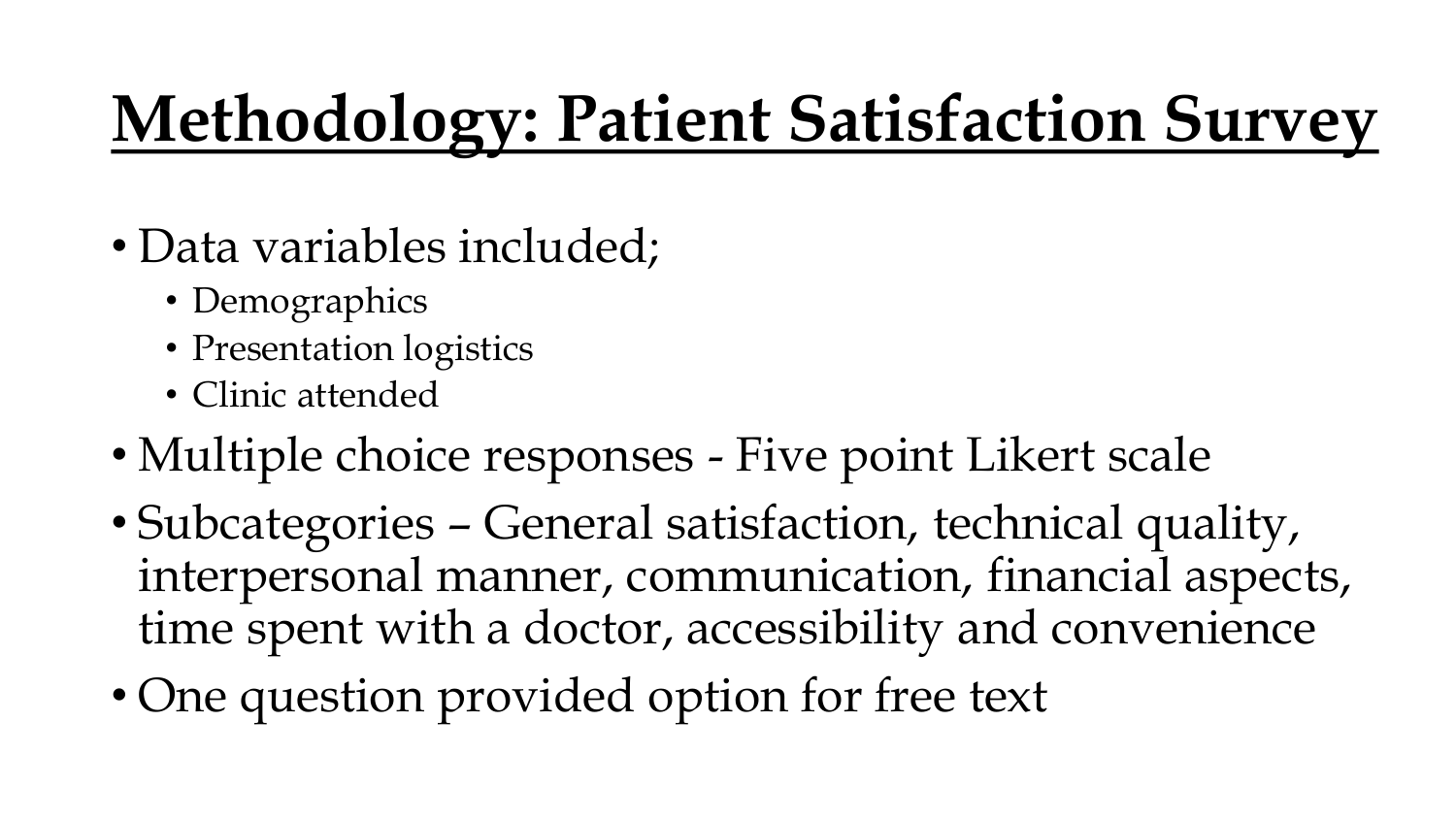# **Results: Demographics**

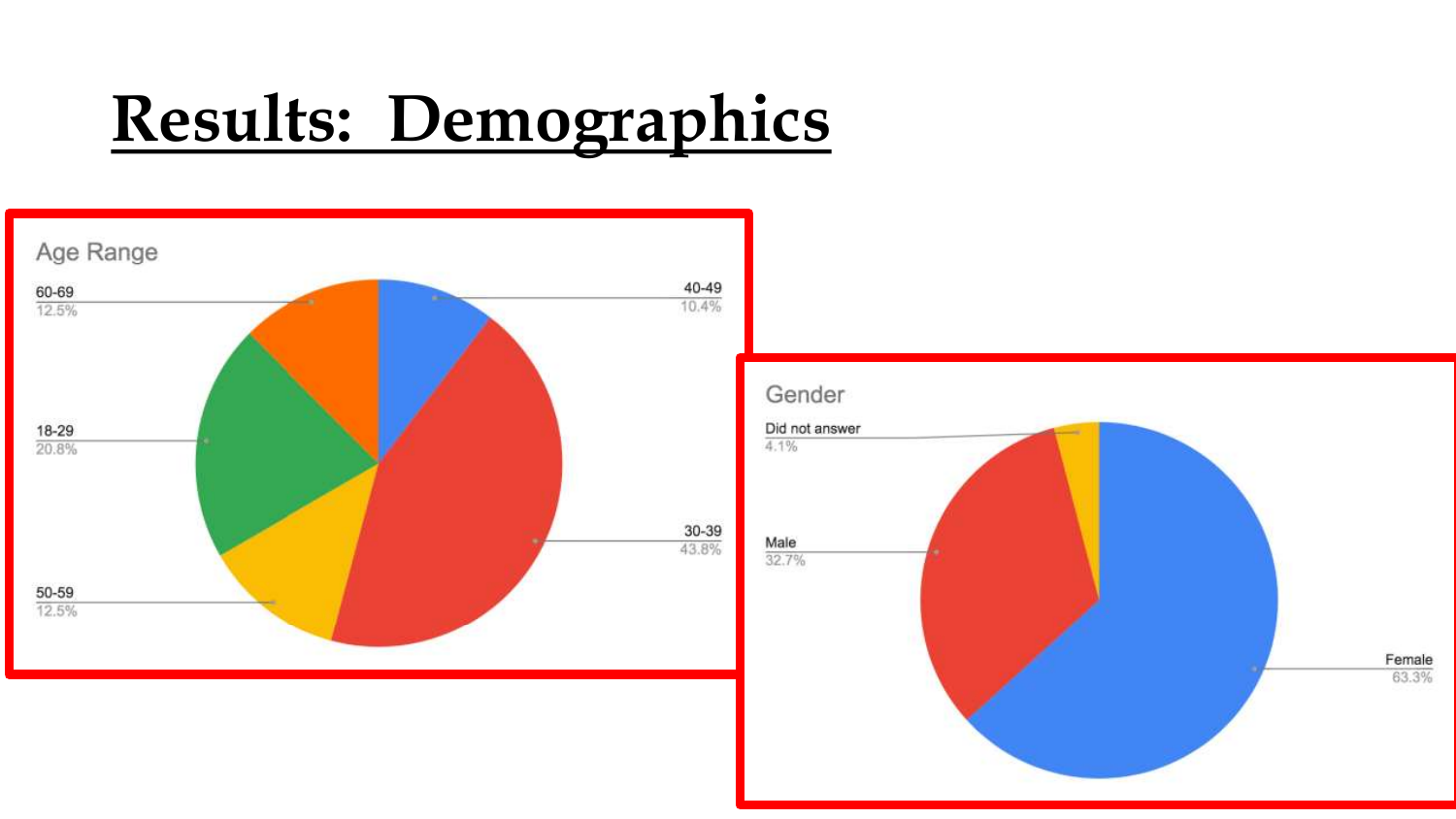#### **Results: Arrival time**

Most patients (66%) arrive between 0700 and 1000 hours

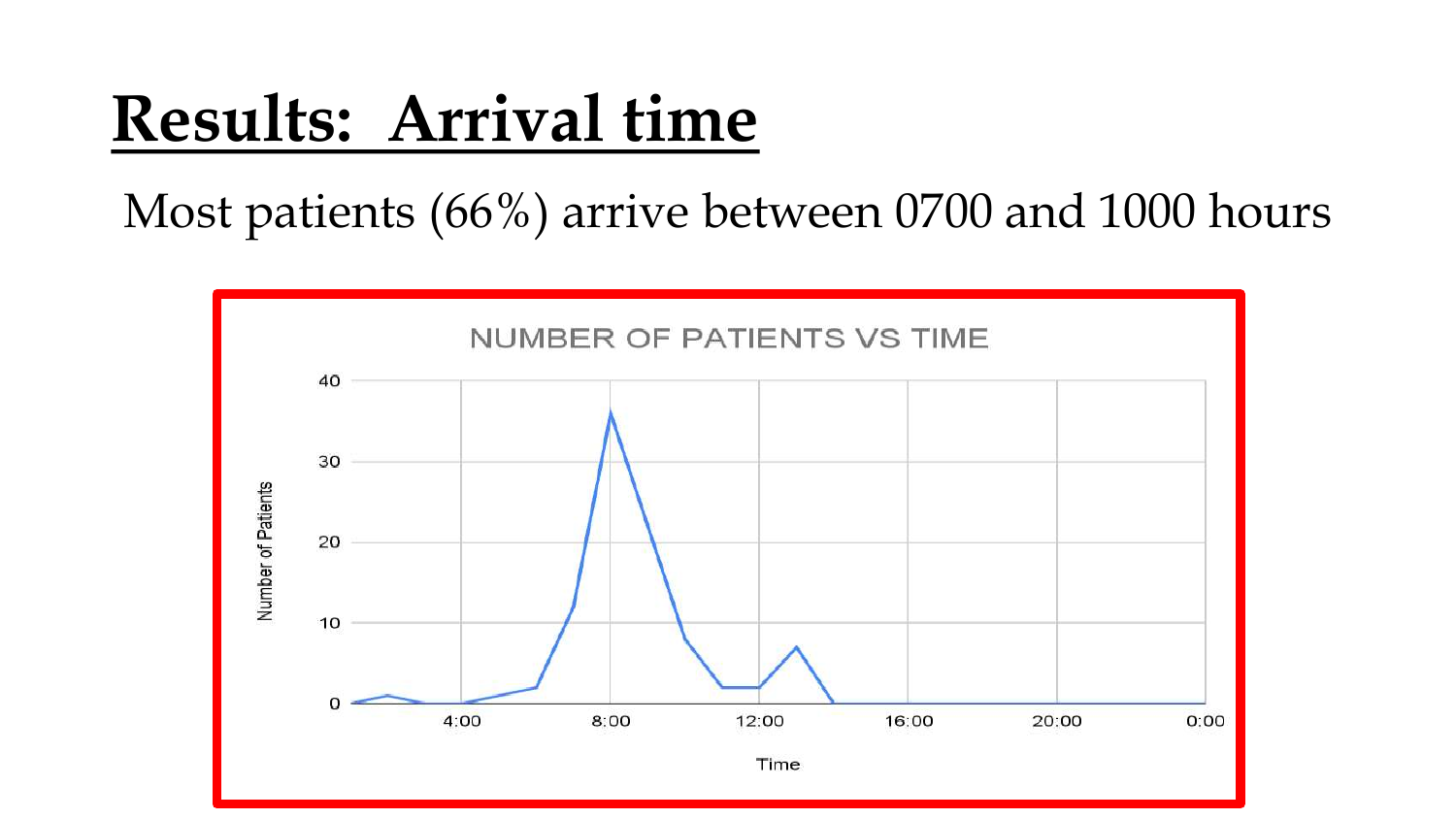## **Results**

- Most patients (60%) did not know the name of their healthcare provider
- Nearly half (45%) were seen within 30 minutes

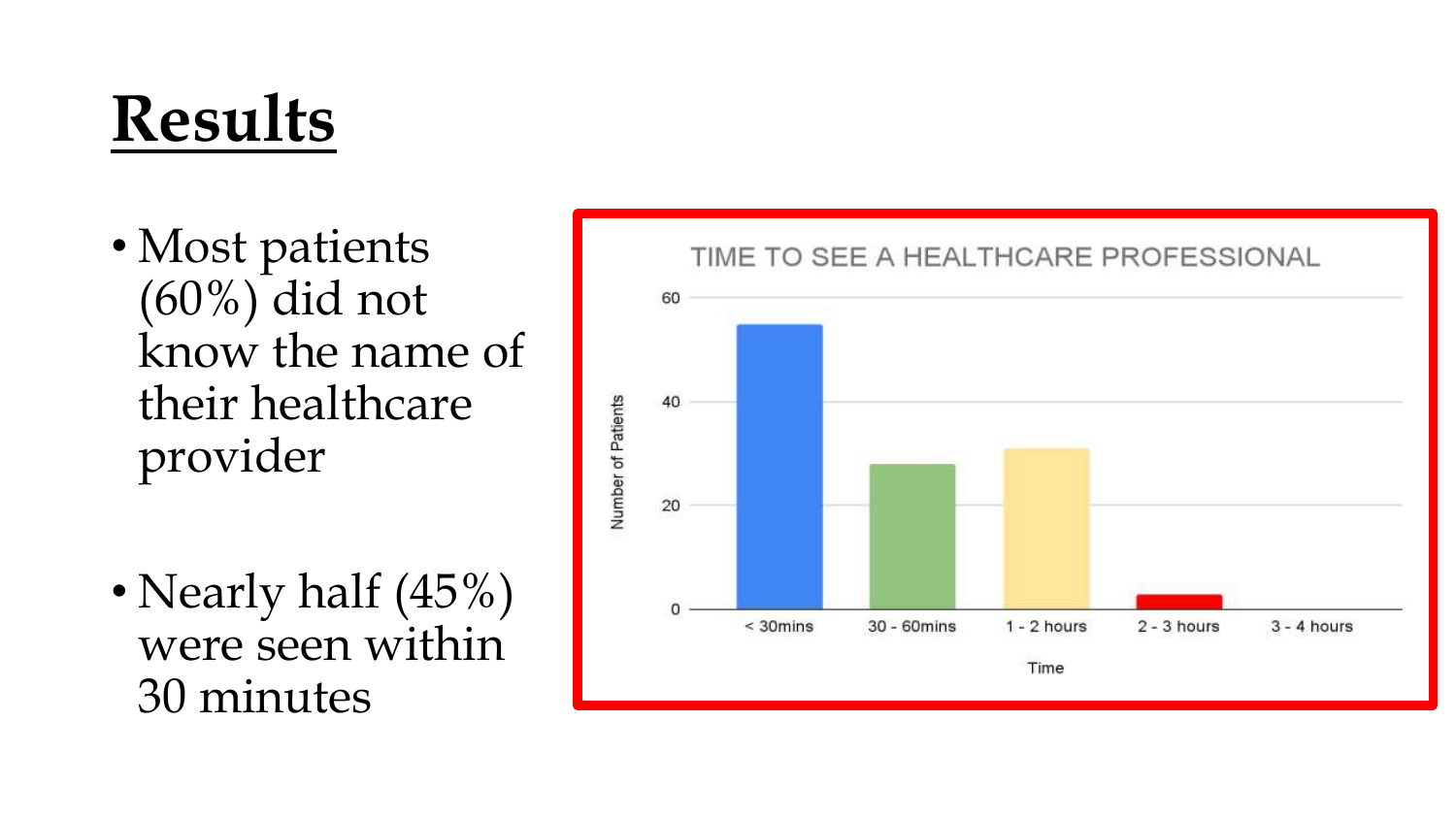#### **Results**

- Nearly half (48%) spent 2-4 hours in hospital
- Most patients (77%) were seen and discharged within 4 hours

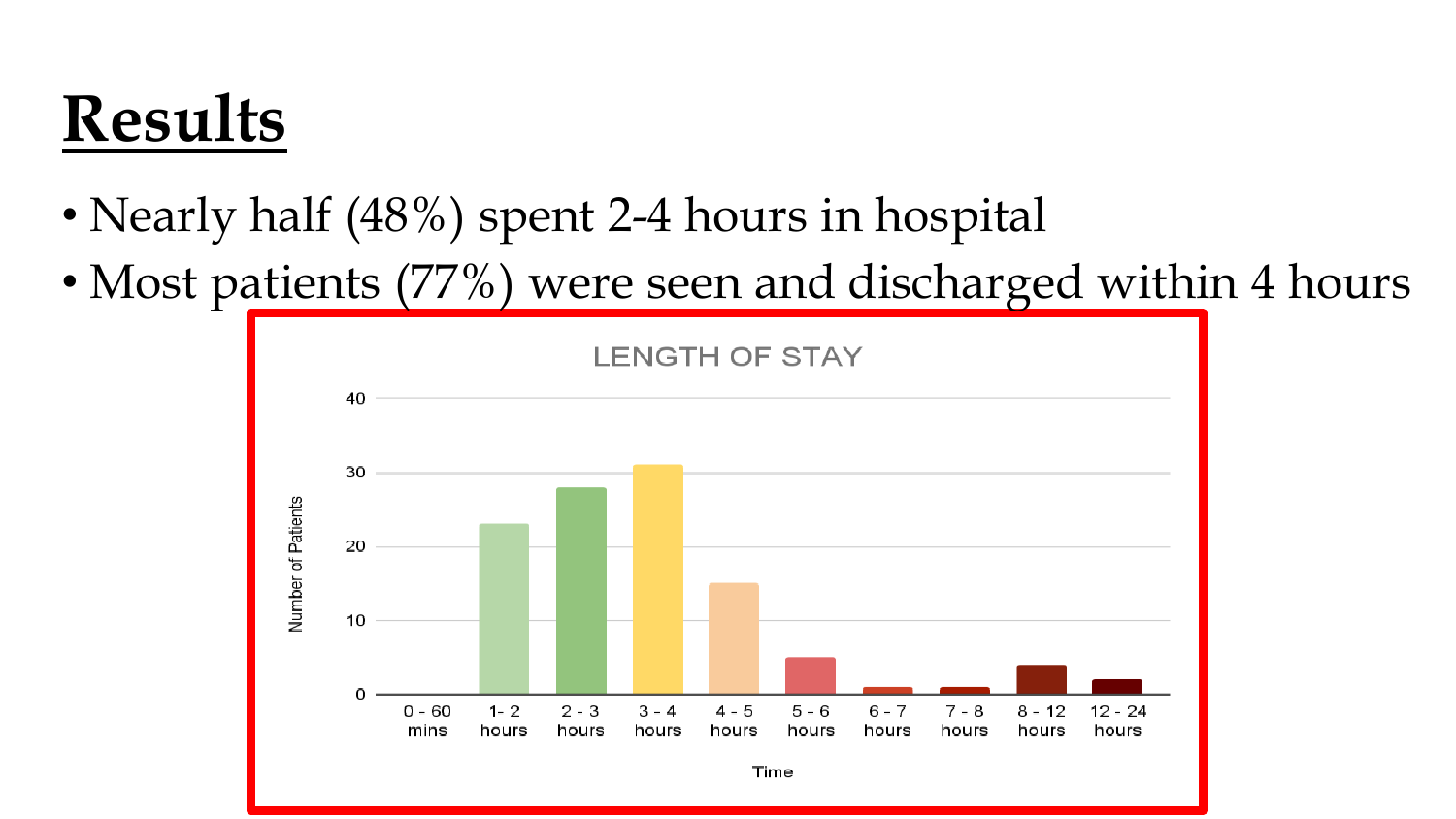### **Results: Feedback**

- 35% thanked the staff for their work or commented hospital services had improved
- 16% commented on long wait times
- 6% requested staff to show respect and improve caring
- 6% highlighted staff tardiness
- 6% commented there needs to be a system to identify sicker patients so they can be seen first (triage!)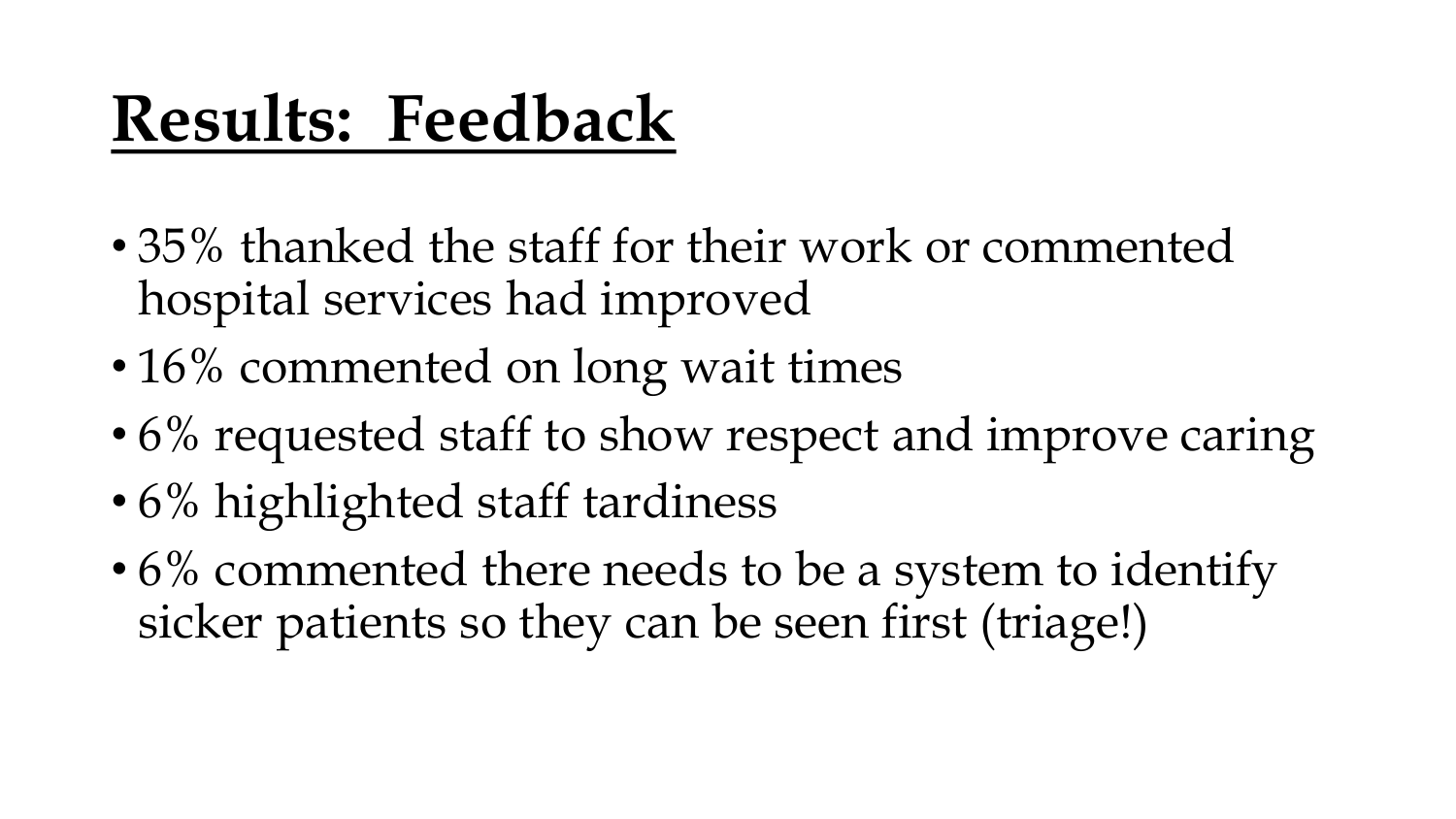### **Patients are pleased with all aspects of the healthcare they receive at VCH**

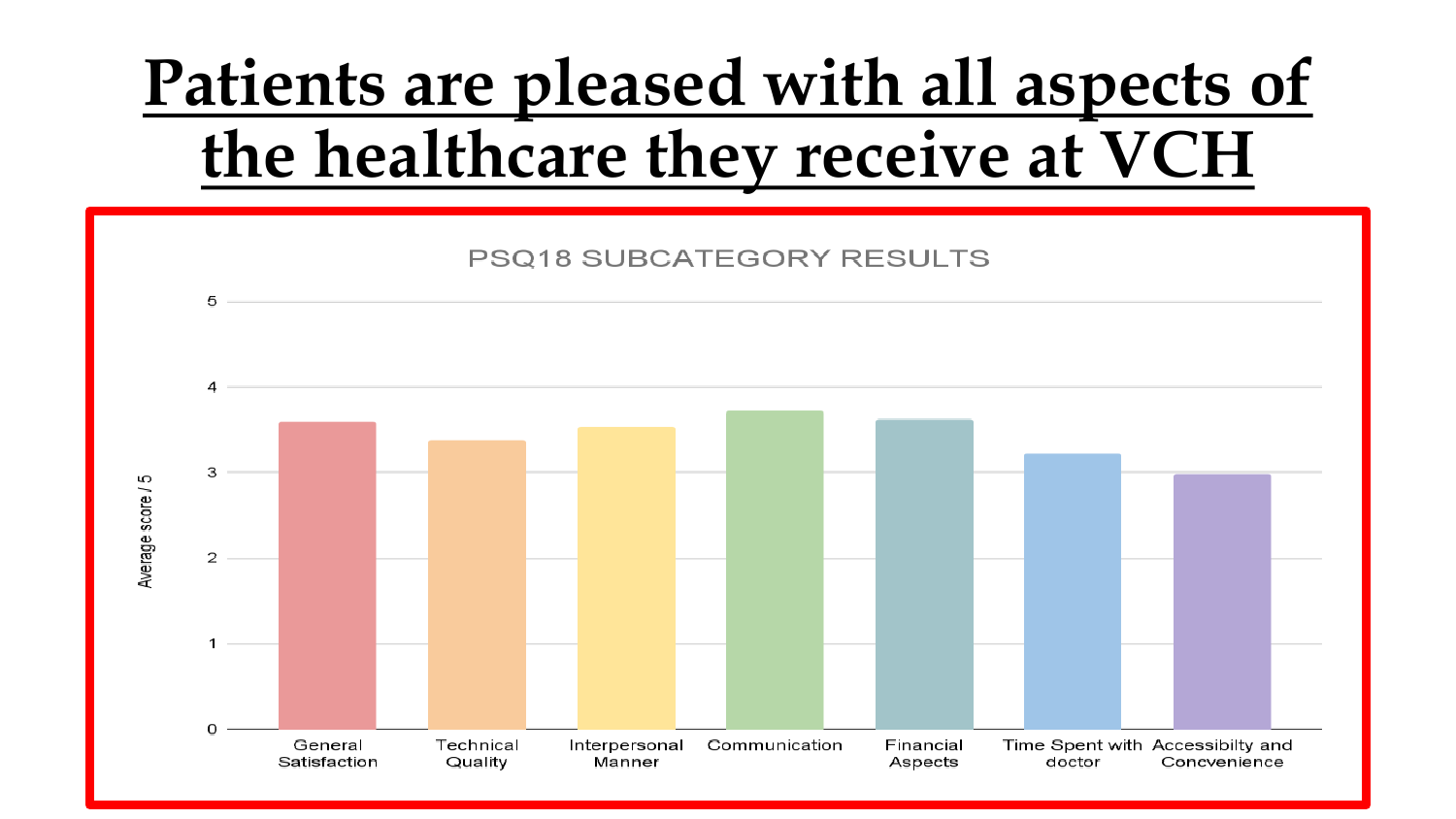# **Challenges**

- Financial constraints; no budget for research at MOH or VCH
- Time researchers used their own time
- Mentors not many researchers in Vanuatu

## **Benefits**

- Teamwork (VCH nurses and doctors, PNO, interested researchers)
- Learning new skills (research, computer)
- Improved patient care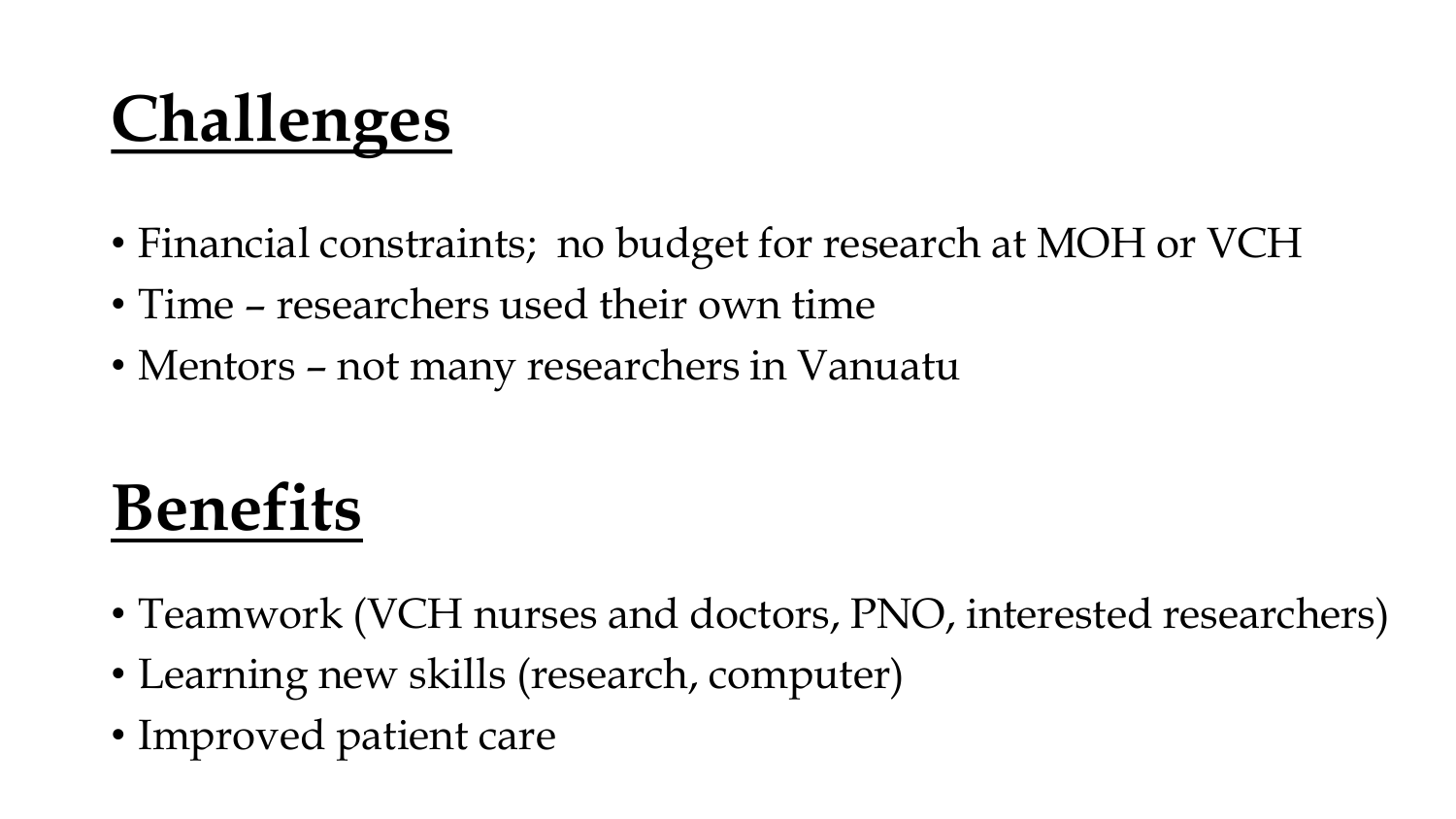## **The Way Forward**

- Create a VCH research department to allow health workers to do SMALL I NAES TUMAS OR SMALL IS BEAUTIFUL research
- Encourage Nurses to perform research using hospital information they are already collecting.
- Use research to improve healthcare provided to patients
- This Patient Satisfaction survey (PSS) should be repeated and done in other part of the hospital.
- Create a BUDGET for research